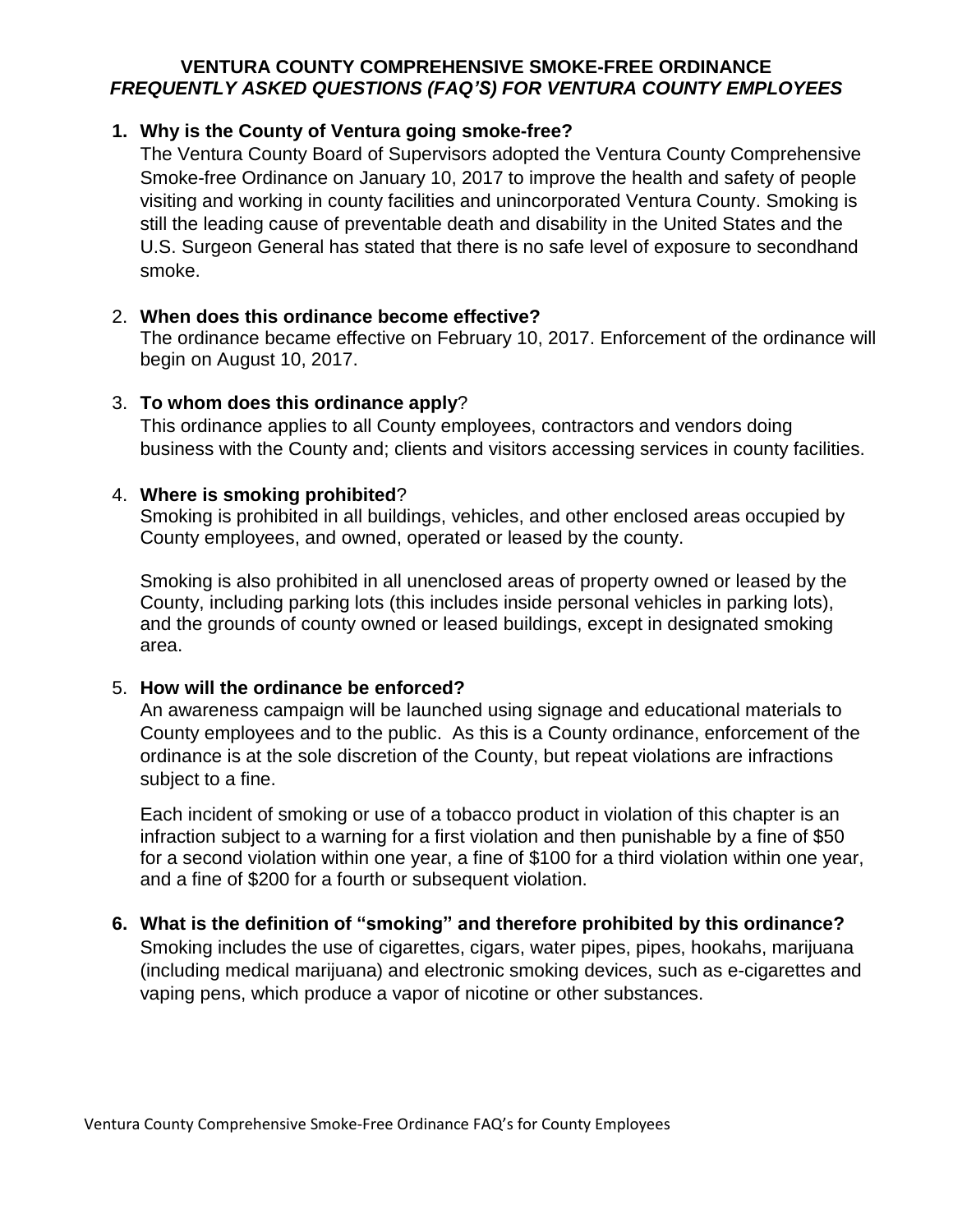## **VENTURA COUNTY COMPREHENSIVE SMOKE-FREE ORDINANCE** *FREQUENTLY ASKED QUESTIONS (FAQ'S) FOR VENTURA COUNTY EMPLOYEES*

## **7. As a County employee, can I smoke in my personal vehicle?**

Smoking or the use of electronic smoking devices is not permitted in an employee's personal vehicle, whether parked or in motion, if it is located on property owned or leased by the County.

## 8. **Are there designated smoking areas on properties owned or leased by the County?**

There will be one designated smoking area located at the Ventura County Government Center in order to enable prospective jurors who smoke to remain within vicinity of the jury services room while waiting to be called into a courtroom. There are no other designated smoking areas on County property at this time.

**9. What should employees and managers do if they see someone smoking or using electronic smoking devices on property owned or leased by the county?**  County employees are not required to enforce the ordinance in the event they encounter someone smoking, however they are encouraged to educate the public and co-workers.

County managers are expected to support enforcement of the ordinance through education and awareness. Most everyone is respectful of smoke-free laws and will comply when made aware of the ordinance.

## **10.How should managers/supervisors talk to County employees about the ordinance?**

Managers and supervisors should remind their staff of this Comprehensive Smoke-free Ordinance to ensure compliance. They are also encouraged to incorporate the ordinance into their department's administrative policy manual.

## **11.What should managers and supervisors do if a County employee regularly violates the ordinance?**

A face-to-face meeting with an employee to discuss compliance issues is always the best place to start. The following tips can help:

a) Begin with a verbal reminder of the ordinance;

b) Emphasize that you don't expect or require the employee to quit smoking, but that the employee must comply with the ordinance while in buildings, vehicles and on properties owned or leased by the County,

c) If the employee indicates an interest in quitting, direct him or her to Ventura County Public Health's Tobacco Education and Prevention Program and the Call it Quits cessation classes.

d) In the event a situation arises, consult with your departmental HR representative.